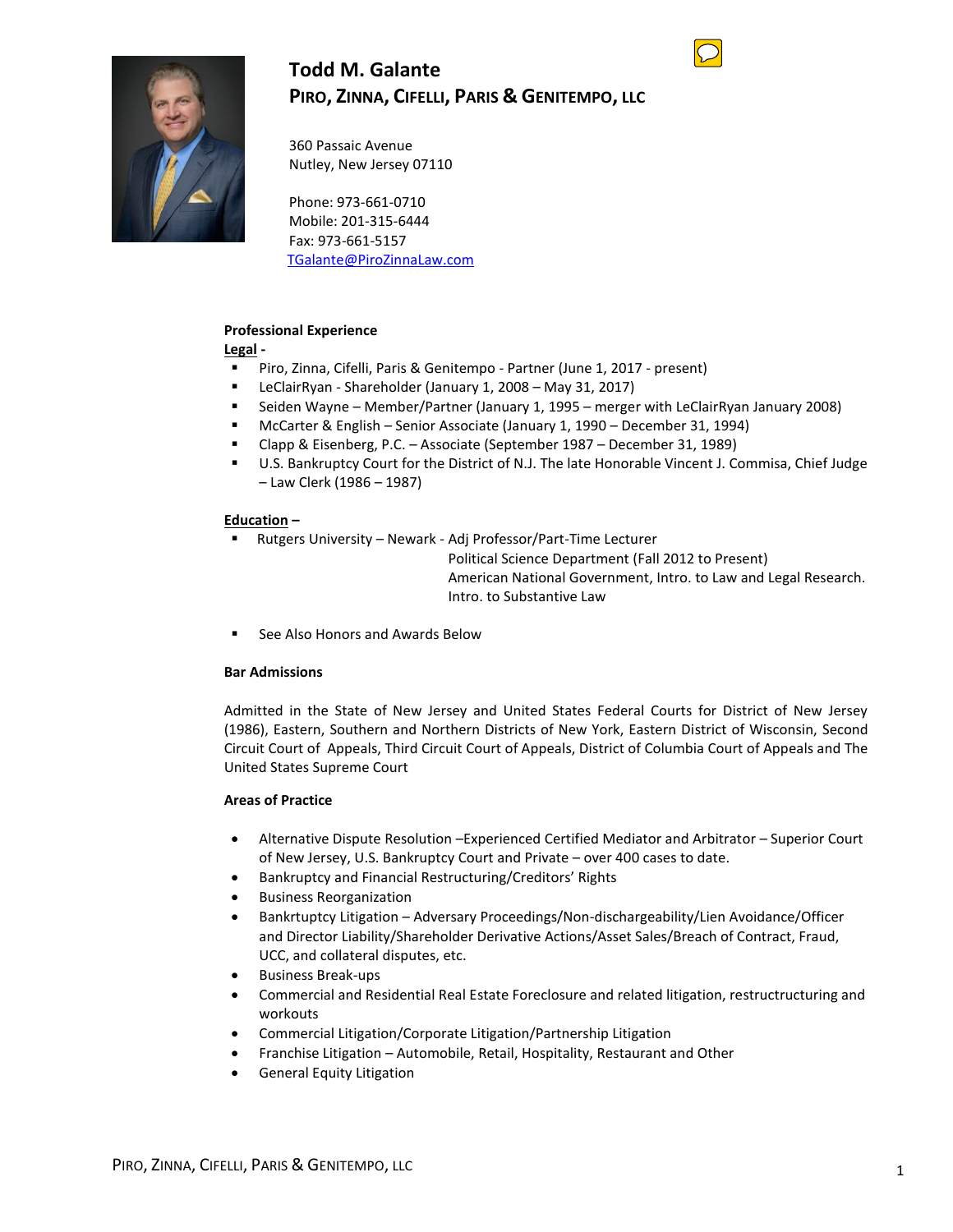- Fraud, Embezzlement, Breach of Fiduciary Duty, Professional Malprcactice and Attorney Ethics Employment Litigation
- Municipal Law Special Counsel

## **Honors and Awards**

- "AV" Rated by Martindale Hubble (Peer Review Highest Rating)
- Adjunct Professor, Rutgers University Newark Political Science Department (Fall 2012 present)
- Adjunct Professor, Seton Hall University School of Law (Spring 1996 Bankruptcy/Creditors Rights)
- Recipient of the Peter W. Rodino, Jr. Lifetime Achievement & Humanitarian Award Seton Hall Law School/Peter W. Rodino, Jr. Society (Nov. 2018)
- **E** Recipient of The Rutgers University Newark, College of Arts and Sciences, Distinguished Alumni Service Award (May 2014)
- Listed among *The Best Lawyers in America®* for Bankruptcy and Creditor-Debtor Rights/Insolvency and Reorganization Law, and related Litigation – Bankruptcy (2009–2019)
- Listed in NJ & NY Super Lawyers (2009–2015 & 2016–2019)
- Listed as Top Lawyer, various publications (2008 2019)
- Selected America's Most Honored Professionals Top 1% (2016-2018)
- Selected America's Most Honored Professionals Top 5% (2011)
- Selected as a Top Business Lawyer (2014)
- Listed in *Law & Politics* magazine's "New Jersey Super Lawyers" section in Bankruptcy: Business (2012–2015)
- Listed in *New York Magazine*  New York Area's Top Lawyers
- Listed in *Corporate Counsel*  Top Lawyers (Bankruptcy and Creditor-Debtor Rights Law)
- Lifetime Member of the Million Dollar Advocates Forum
- **■** Frequent Lecturer for National Business Institute and New Jersey Institute of Continuing Legal Education

## **Professional Memberships**

- Seton Hall University School of Law, Board of Visitors: Member (2011 present)
- Rutgers University Newark, NCAS Dean's Cabinet: Member (2011 present)
- Rutgers University Philanthropy Committee: Member (2015)
- The Salvation Army, Morristown Corps. Advisory Board Chairman (July 2015 Sept. 2019)
- The Salvation Army, Morristown Corps. Member (2013 present)
- CIANJ: Member Board of Directors (2017 to present)
- CIANJ: Chairman Financial & Business Strategies Forum (2017 to present)
- CIANJ: Financial Decision Makers Steering Committee: Member (2015 2017)
- CIANJ Member (2006 present)
- American Bankruptcy Institute: Member (1999 present) (Sections include: Secured Creditor, Bankruptcy Lit, Commercial Fraud Task Force, Business Reorganization and Real Estate)
- **Turnaround Management Association: Member**
- American Association for Justice (formerly known as the Association of Trial Lawyers of America): Member (2001 – present)
- American Bar Association: Member (1987 present)
- ABA Forum on Franchising: Member
- New Jersey State Bar Association: Member (1990 present)
- New Jersey State Bar Association: Equity Jurisprudence Special Committee Member (2004 present)
- Essex County Bar Association: Member (1990 present)
- Washington D.C. Bar Association: Member (1993 present)
- New Jersey Association of Professional Mediators: Member (2007 present)
- New Jersey Supreme Court Fee Arbitration Dist. VA Essex County Newark (Sept. 1, 1995 August 31, 2008)